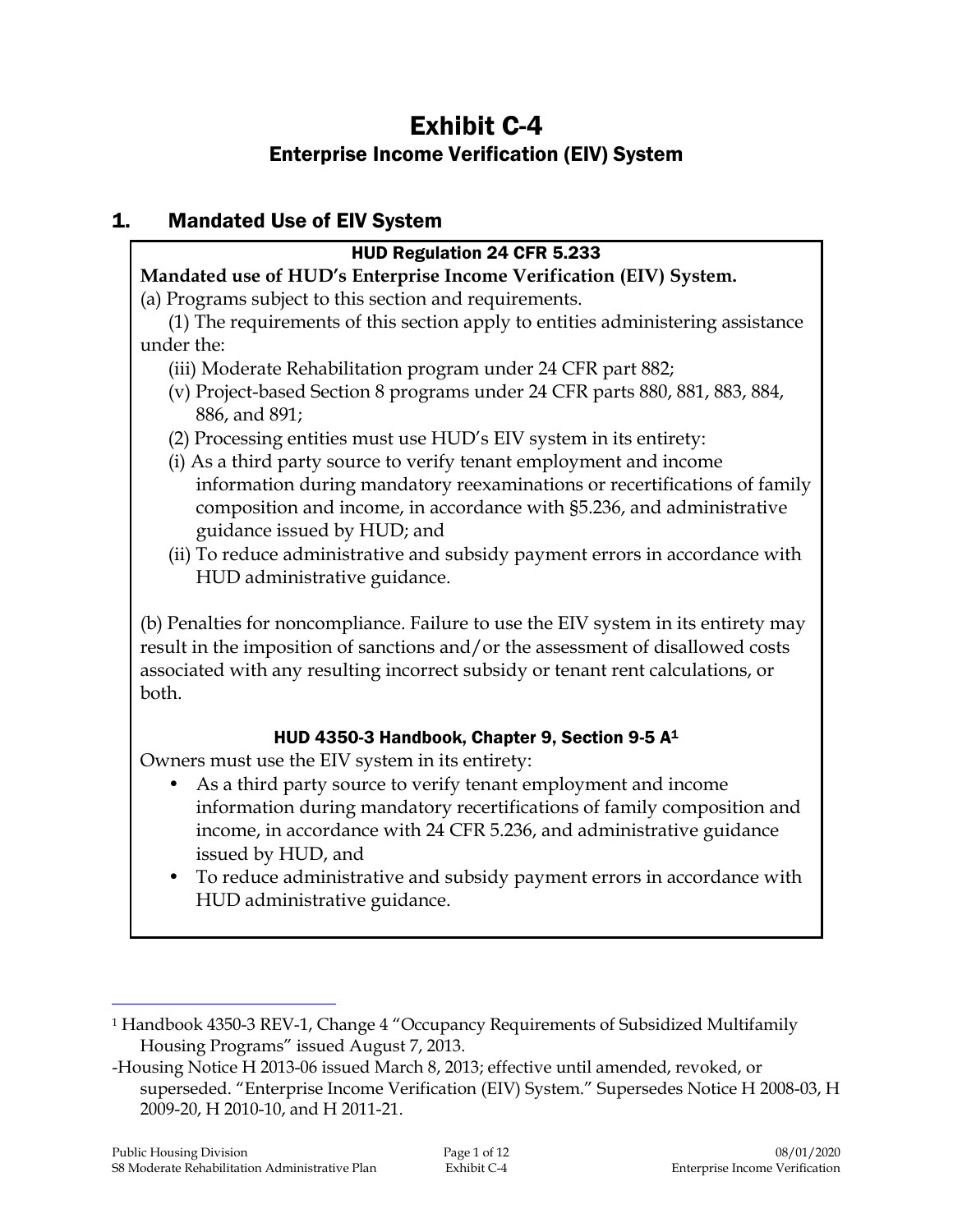### AHFC Policy

- 1. See the Social Security Number Requirement exhibit for the policy on the disclosure and verification of social security numbers.
- 2. See the Meet Screening Criteria exhibit for the requirement to sign consent forms.
- 3. AHFC is responsible for accessing and reviewing the EIV report. Any discrepancies will be resolved with NWA and the family.

### 1.A EIV Review Requirement

### HUD 4350-3 Handbook, Chapter 9, Section 9-8 A

Owners must use the EIV system in its entirety. To do this, the owner must use:

- 1. EIV Income Report as a third party source to verify a tenant's employment and income during mandatory recertifications (annual and interim) of family composition and income, and
- 2. Other EIV Income Reports (Income Discrepancy Report, New Hires Report, No Income Reported on 50059, and No Income Reported by HHS or SSA) to identify issues or discrepancies which may impact a family's assistance; and
- 3. EIV Verification Reports (Existing Tenant Search, Multiple Subsidy Report, Identity Verification Reports, and Deceased Tenants Report) that further assists in reducing subsidy payment errors.

### 1.B File Documentation

This is the type of file documentation required to demonstrate PHA compliance with mandated use of EIV as a third party source to verify tenant employment and income information.

### 1.B.1. New Admission

### Public and Indian Housing Notice 2017-12

Paragraph 9. All verifications, regardless of technique, require the PHA to review for multiple subsidy payments. PHAs are required to review the EIV Former Tenant and Existing Tenant Report for any SSA matches involving another PHA or a Multi-family entity and follow-up on any issues identified. The PHA is required to maintain the report and documentation of any follow-up in the tenant file. If the tenant is a new admission to the PHA, and a match is identified at a Multi-family property, the PHA must report the program admission date to the Multi-family property and document the notification in the tenant file.

For each new admission (form HUD-50058 action type 1), the PHA is required to do the following:

i. Review the EIV Income Report to confirm/validate family-reported income within 120 days of the PIC submission date; and

ii. Print and maintain a copy of the EIV Income Report in the tenant file; and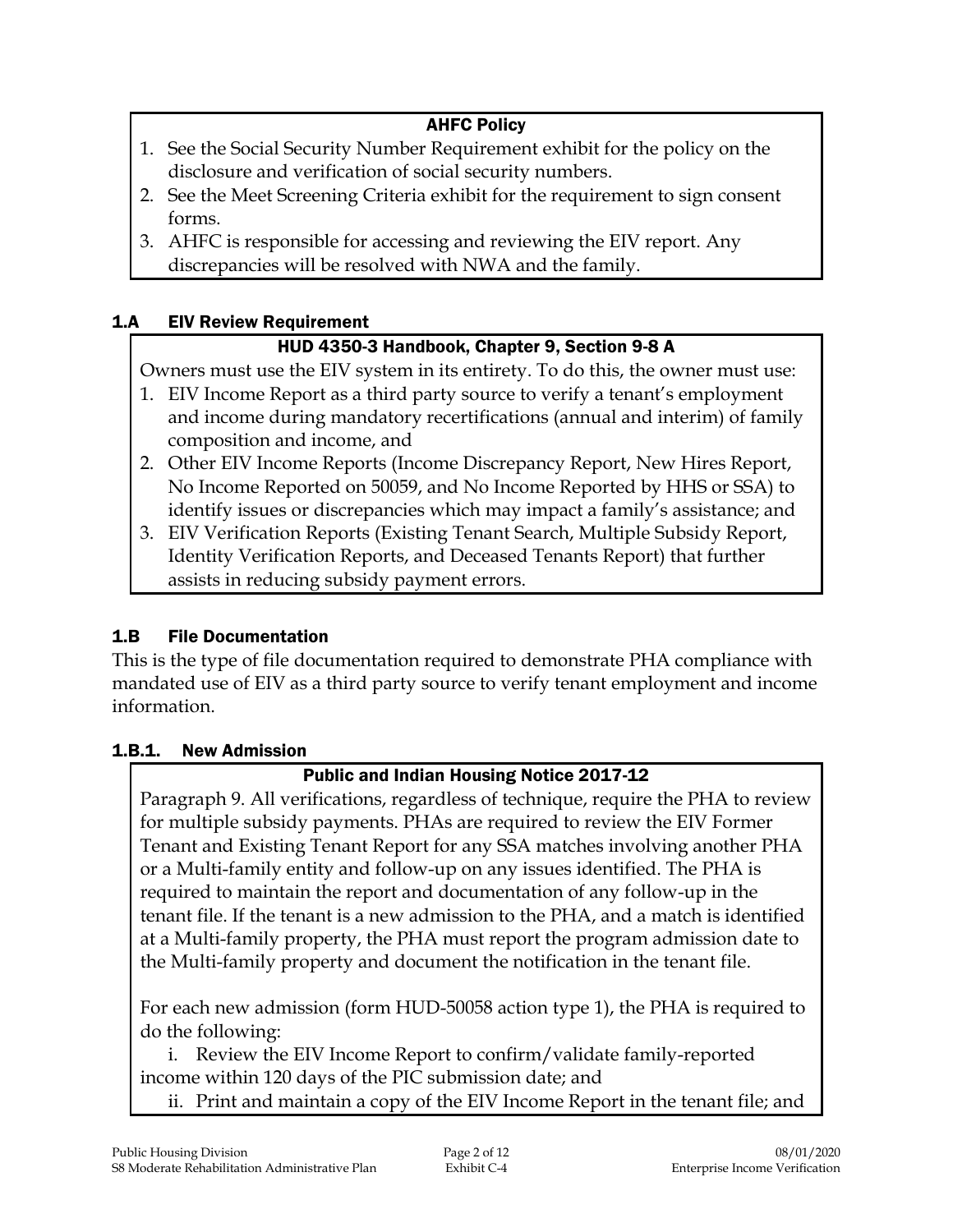iii. Resolve any income discrepancy with the family within 60 days of the EIV Income Report date.

#### 1.B.2. Historical Adjustment

#### Public and Indian Housing Notice 2017-12

Paragraph 13B. For each historical adjustment (form HUD-50058 action type 14), the PHA is required to do the following:

i. Review the EIV Income Report to confirm/validate family-reported income within 120 days of the PIC submission date; and

ii. Print and maintain a copy of the EIV Income Report in the tenant file; and

iii. Resolve any income discrepancy with the family within 60 days of the EIV Income Report date.

#### 1.B.3. Interim Examination

#### Public and Indian Housing Notice 2017-12

Paragraph 13C. For each interim reexamination (form HUD-50058 action type 3) of family income and composition, the PHA is required to have the following documentation in the tenant file:

i. ICN Page when there is no household income discrepancy noted on the household's Income Discrepancy Report tab or Income Discrepancy Report. (PHAs have the discretion to print the EIV Income report, however, only the ICN page is required.)

ii. EIV Income Report when there is an income discrepancy noted on the household's Income Discrepancy Report tab or Income Discrepancy Report.

#### 1.B.4. Annual Examination

#### Public and Indian Housing Notice 2017-12

Paragraph 13D. For each annual reexamination of family income and composition, the PHA is required to have the following documentation in the tenant file:

i. No Dispute of EIV Information: EIV Income Report, current acceptable tenant-provided documentation, and if necessary (as determined by the PHA), traditional third party verification form(s).

ii. Disputed EIV Information: EIV Income report, current acceptable tenantprovided documentation, and/or traditional third party verification form(s) for disputed information.

iii. Tenant-reported income not verifiable through EIV system: Current tenant-provided documents, and if necessary (as determined by the PHA), traditional third party verification form(s).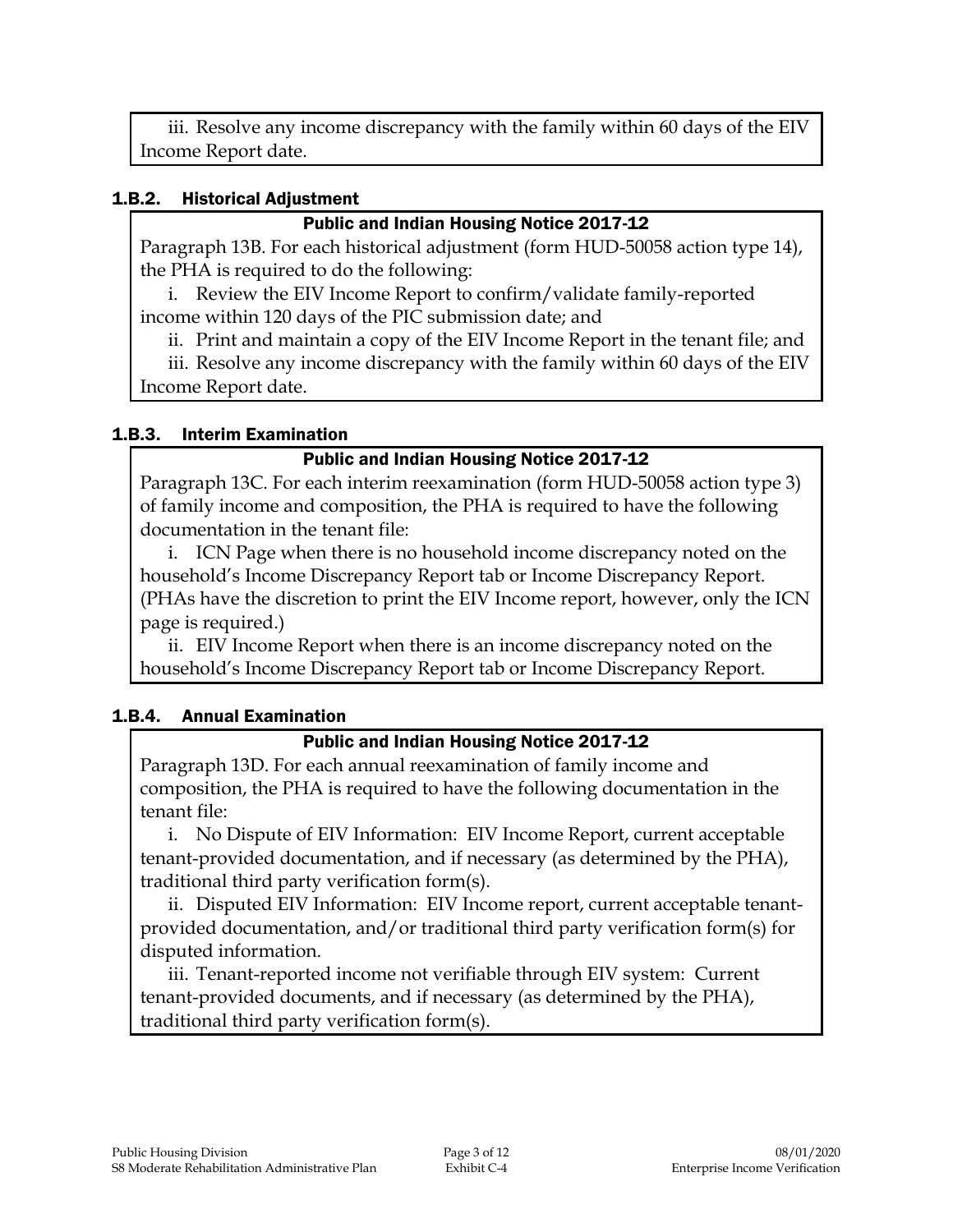#### 1.C EIV Retention

#### Public and Indian Housing Notice 2017-12

Paragraph 18. The PHA's record retention policy will determine the length of time the PHA should maintain EIV printouts in a tenant file. PHAs are authorized to maintain the EIV Income Report in the tenant file for the duration of tenancy and no longer than three years from the end of participation (EOP) date. In accordance with revised regulation, 24 CFR §908.101, PHAs are required to maintain at a minimum, the last three years of the form HUD-50058, and supporting documentation for all annual and interim reexaminations of family income. All records are to be maintained for a period of at least three years from the effective date of the action.

## 2. Income Information from SWICAs<sup>2</sup> and Federal Agencies

### HUD Regulation 24 CFR 5.234

Requests for information from SWICAs and Federal agencies; restrictions on use. (a) Information available from SWICAs and Federal agencies—to whom and what. Income information will generally be obtained through computer matching agreements between HUD and a SWICA or Federal agency, or between a PHA and a SWICA, as described in paragraph (c) of this section. Certification that the applicable assistance applicants and participants have signed appropriate consent forms and have received the necessary Privacy Act notice is required, as follows:

(1) When HUD requests the computer match, the processing entity shall certify to HUD; and

(2) When the PHA requests the computer match, the PHA shall certify to the SWICA.

(b) Restrictions on use of information. The restrictions of 42 U.S.C.  $3544(c)(2)(A)$ apply to the use by HUD or a PHA of income information obtained from a SWICA. The restrictions of 42 U.S.C. 3544(c)(2)(A) and of 26 U.S.C. 6103(l)(7) apply to the use by HUD or a PHA of income information obtained from the IRS or SSA.

(c) Computer matching agreements. Computer matching agreements shall specify the purpose and the legal authority for the match, and shall include a description of the records to be matched, a statement regarding disposition of information generated through the match, a description of the administrative and technical safeguards to be used in protecting the information obtained through the match, a description of the use of records, the restrictions on

j <sup>2</sup> SWICA – State Wage Information Collection Agency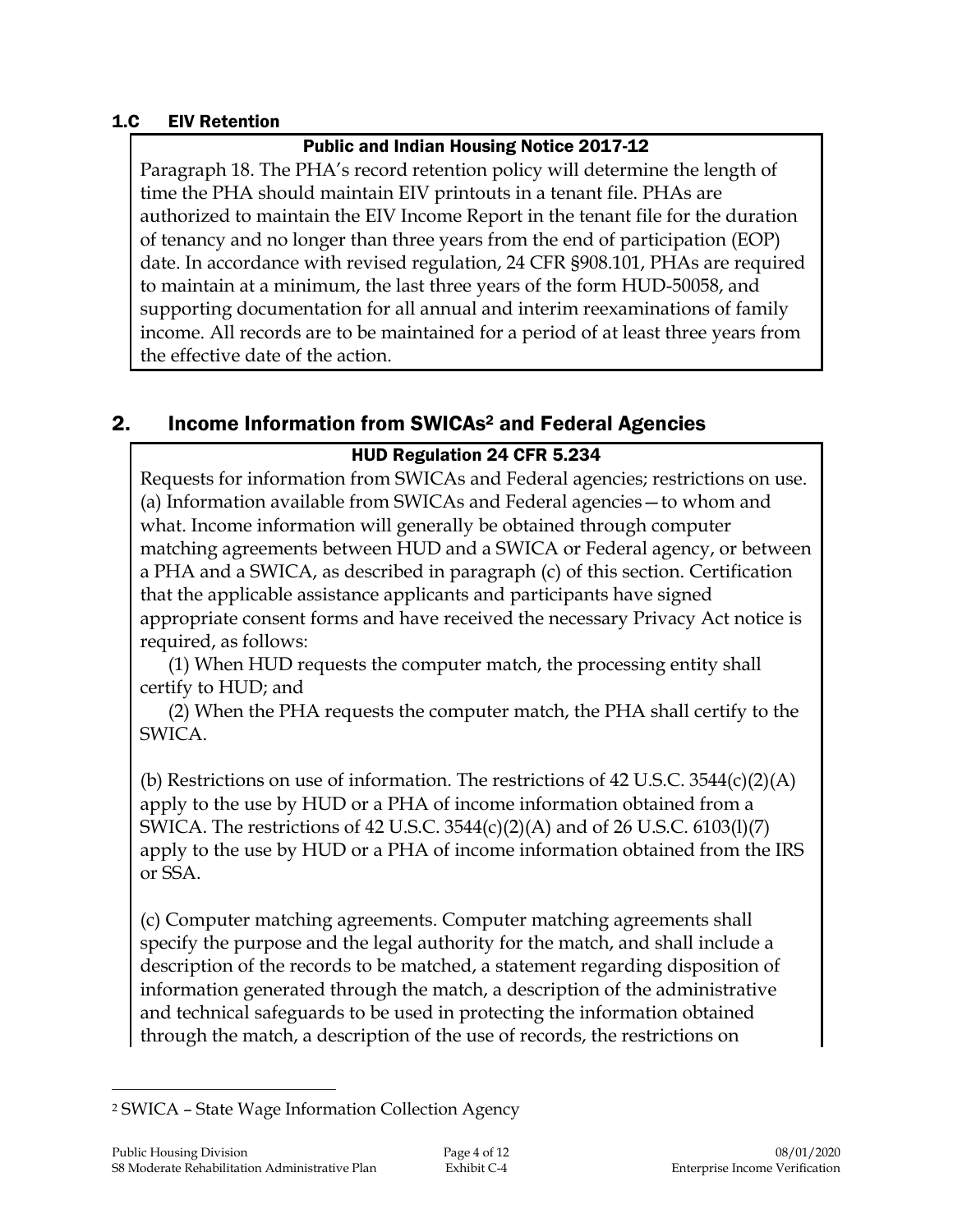duplication and redisclosure, a certification, and the amount that will be charged for processing a request.

### AHFC Policy

AHFC complies with all confidentiality requirements regarding the use of information obtained from computer matching agreements and the HUD Enterprise Income Verification system.

### 2.A Disclosure of EIV Data

### HUD 4350-3 Handbook, Chapter 9, Section 9-17

A. Disclosure of an Individual's EIV Information to Another Person or Entity The Federal Privacy Act (5 USC 552a, as amended) prohibits the disclosure of an individual's information to another person without the written consent of such individual.

B. Disclosure to Persons Assisting Tenants with the Recertification Process With the written consent of the tenant, EIV data may be shared with persons assisting the tenant with the recertification process. Tenants who require assistance during the recertification process may have a representative present to assist them in their ability to participate in the recertification process; this includes review and explanation of the written third party income verifications. Disclosure of EIV information to these parties must be employment or income information pertaining only to the tenant who has provided his/her consent. These parties must not have access to EIV information for any other household members.

### 2.B Disclosure for Official Purpose

### HUD 4350-3 Handbook, Chapter 9, Section 9-17 C

The data in the EIV system contains personal information on individual tenants that is covered by the Privacy Act. The information in the EIV system may only be used for limited official purposes:

1. Official Purpose Includes:

a. Owners, in connection with the administration of Multifamily Housing programs, for verifying the employment and income at the time of recertification and for reducing administrative and subsidy payment errors.

b. CAs (PBCAs and TCAs) and HUD staff for monitoring and oversight of the access and mandatory use of the EIV system.

c. IPAs, when hired by an owner to perform the financial audit of the project, for use in determining the owner's compliance with verifying income and determining the accuracy of the rent and subsidy calculations.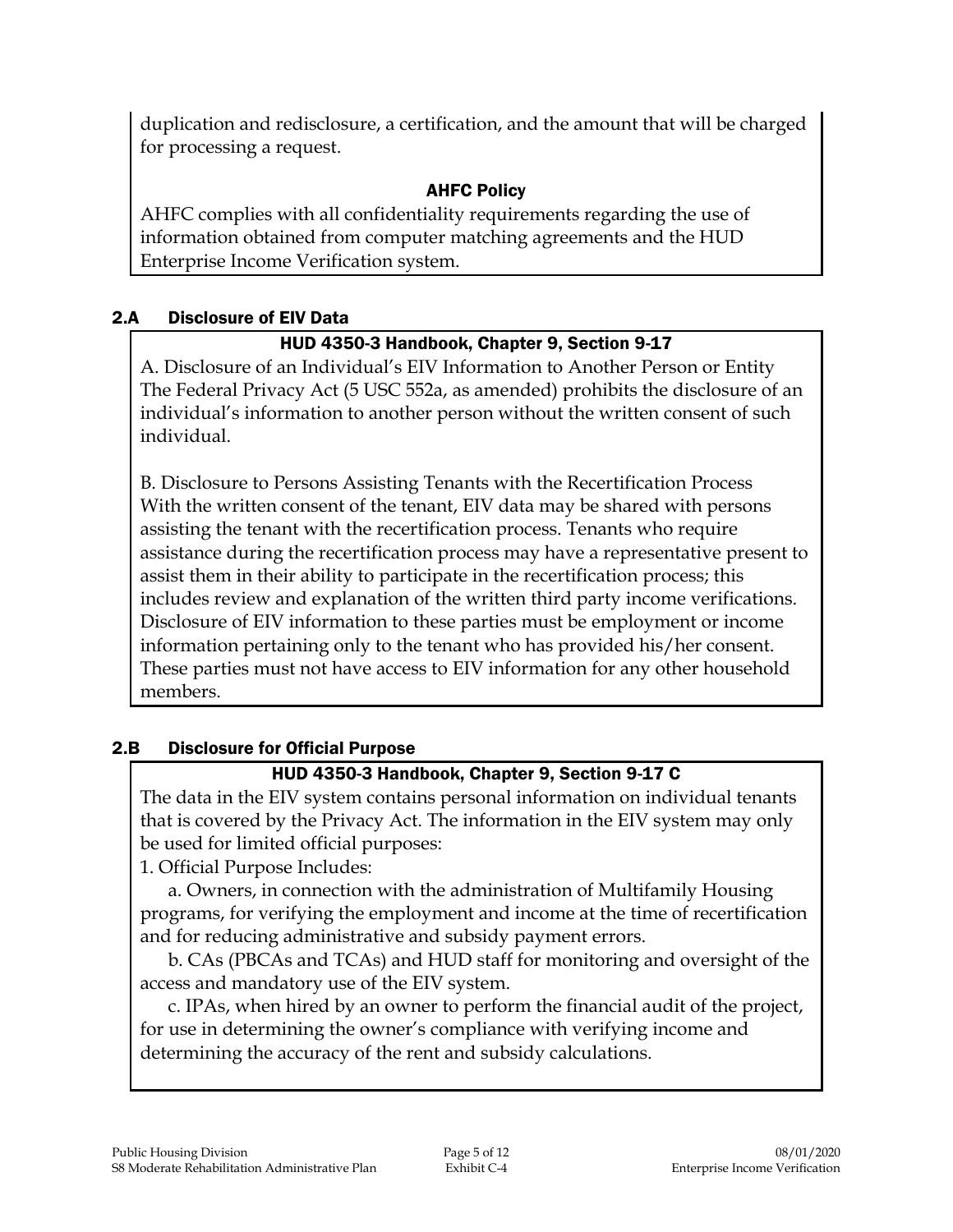#### **Restrictions on disclosure requirements for IPAs:**

(1) Can only access EIV income information within hard copy files and only within the offices of the owner or management agent;

(2) Cannot transmit or transport EIV income information in any form;

(3) Cannot enter EIV income information on any portable media;

(4) Must sign non-disclosure oaths (Rules of Behavior for Non-system Users) that the EIV income information will be used only for the purpose of the audit; and

(5) Cannot duplicate EIV income information or re-disclose EIV income information to any user not authorized by Section 435(j)(7) of the Social Security Act to have access to the EIV income data.

d. OIG investigators for auditing purposes.

e. Disclosure of EIV information to individuals who are assisting in the recertification process and who are present during the recertification interview and process.

### 2.C EIV Official Purposes Limitations

#### HUD 4350-3 Handbook, Chapter 9, Section 9-17 C

Official Purposes Do NOT Include:

a. Sharing the information with governmental entities not involved in the recertification process used for HUD's assisted housing programs.

b. Disclosure of the EIV information to Service Coordinators even though the tenant signs a release of information consent form authorizing the Service Coordinator to have access to their file is not allowed unless the Service Coordinator is present during the interview and assisting the tenant with the recertification process.

The computer matching agreements are governed by the Privacy Act and the Social Security Act. For example, Sections 453(j)(7)(E)(ii) and (iv) of the Social Security Act limit disclosure of the data matched between HUD and HHS' NDNH to public housing agencies, the IG, the Attorney General, private owners, management agents and CAs.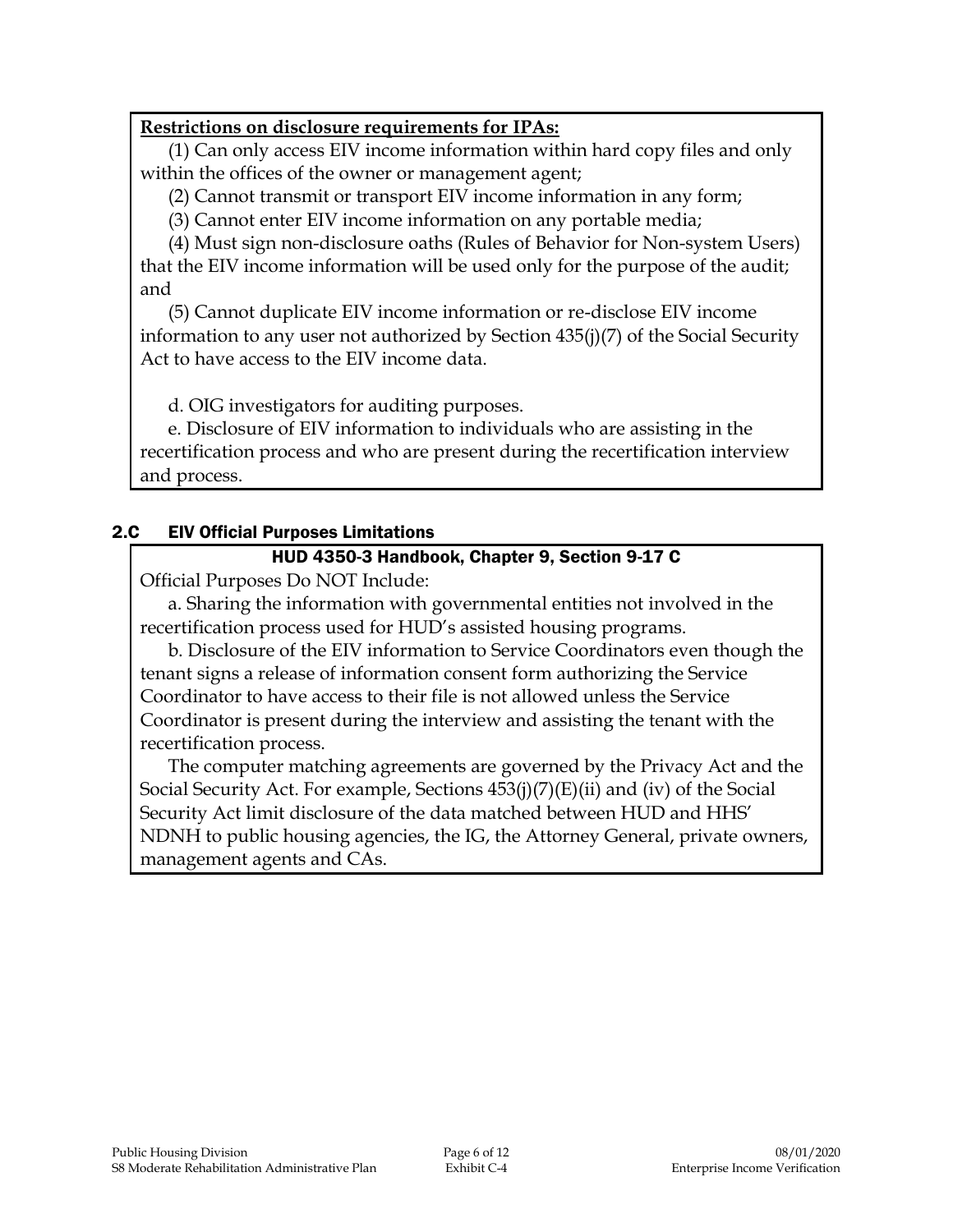### 3. Terminations Based on EIV or SWICA Data

#### HUD Regulation 24 CFR 5.236

Procedures for termination, denial, suspension, or reduction of assistance based on information obtained from a SWICA or Federal agency.

(a) Termination, denial, suspension, or reduction of assistance. The provisions of 42 U.S.C. 3544(c)(2)(B) and  $(C)^3$  shall govern the termination, denial, suspension, or reduction of benefits for an assistance applicant or participant based on income information obtained from a SWICA or a Federal agency. Procedures necessary to comply with these provisions are provided in paragraph (b) of this section.

(b) Procedures for independent verification.

(1) Any determination or redetermination of family income verified in accordance with this paragraph must be carried out in accordance with the requirements and procedures applicable to the individual covered program. Independent verification of information obtained from a SWICA or a Federal agency may be:

(i) By HUD;

 $\overline{a}$ 

- (ii) In the case of the public housing program, by a PHA; or
- (iii) In the case of any Section 8 program, by a PHA acting as contract administrator under an ACC.

(2) Upon receiving income information from a SWICA or a Federal agency, HUD or, when applicable, the PHA shall compare the information with the information about a family's income that was:

- (i) Provided by the assistance applicant or participant to the PHA; or
- (ii) Obtained by the owner (or mortgagee, as applicable) from the assistance applicant or participant or from his or her employer.

(ii) whether such applicant or participant actually has (or had) access to such wages, other earnings or income, or benefits for his or her own use, and

(C) Such applicant or participant shall be informed by the agency or owner of the findings made by the agency or owner on the basis of such verified information, and shall be given an opportunity to contest such findings, in the same manner as applies to other information and findings relating to eligibility factors under the program.

<sup>3</sup> 42 U.S. Code 3544(c) Access to records; (2) Applicant and participant protections

<sup>(</sup>B) No Federal, State, or local agency, or public housing agency, or owner responsible for determining eligibility for or level of benefits receiving such information may terminate, deny, suspend, or reduce any benefits of an applicant or participant until such agency or owner has taken appropriate steps to independently verify information relating to—

<sup>(</sup>i) the amount of the wages, other earnings or income, or unemployment compensation involved,

<sup>(</sup>iii) the period or periods when, or with respect to which, the applicant or participant actually received such wages, other earnings or income, or benefits.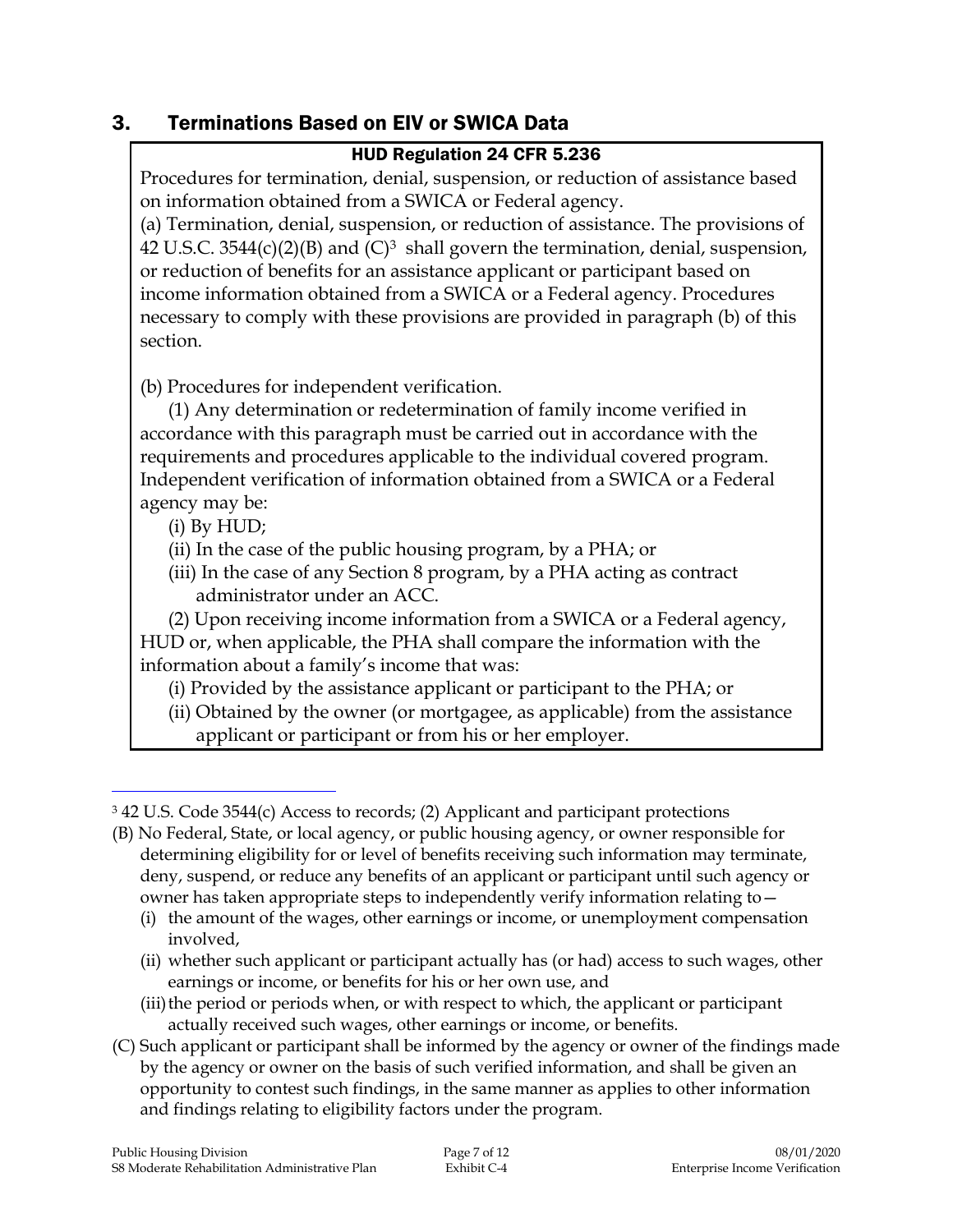(3) When the income information reveals an employer or other income source that was not disclosed by the assistance applicant or participant, or when the income information differs substantially from the information received from the assistance applicant or participant or from his or her employer:

(i) HUD or, as applicable or directed by HUD, the PHA shall request the undisclosed employer or other income source to furnish any information necessary to establish an assistance applicant's or participant's eligibility for or level of assistance in a covered program. This information shall be furnished in writing, as directed to:

(A) HUD, with respect to programs under parts 221, 235, 236, or 290 of this title;

(B) The responsible entity (as defined in §5.100) in the case of the public housing program or any Section 8 program.

(C) The owner or mortgagee, as applicable, with respect to the rent supplement, Section 221(d)(3) BMIR, Section 235 homeownership assistance, or Section 236 programs.

(ii) HUD or the PHA may verify the income information directly with an assistance applicant or participant. Such verification procedures shall not include any disclosure of income information prohibited under paragraph (b)(6) of this section.

(4) HUD and the PHA shall not be required to pursue these verification procedures when the sums of money at issue are too small to raise an inference of fraud or justify the expense of independent verification and the procedures related to termination, denial, suspension, or reduction of assistance.

(5) Based on the income information received from a SWICA or Federal agency, HUD or the PHA, as appropriate, may inform an owner (or mortgagee) that an assistance applicant's or participant's eligibility for or level of assistance is uncertain and needs to be verified. The owner (or mortgagee) shall then confirm the assistance applicant's or participant's income information by checking the accuracy of the information with the employer or other income source, or directly with the family.

(6) Nondisclosure of Income information. Neither HUD nor the PHA may disclose income information obtained from a SWICA directly to an owner (unless a PHA is the owner). Disclosure of income information obtained from the SSA or IRS is restricted under 26 U.S.C. §6103(l)(7) and 42 U.S.C. 3544.

(c) Opportunity to contest. HUD, the PHA, or the owner (or mortgagee, as applicable) shall promptly notify any assistance applicant or participant in writing of any adverse findings made on the basis of the information verified in accordance with paragraph (b) of this section. The assistance applicant or participant may contest the findings in the same manner as applies to other information and findings relating to eligibility factors under the applicable program. Termination, denial, suspension, or reduction of assistance shall be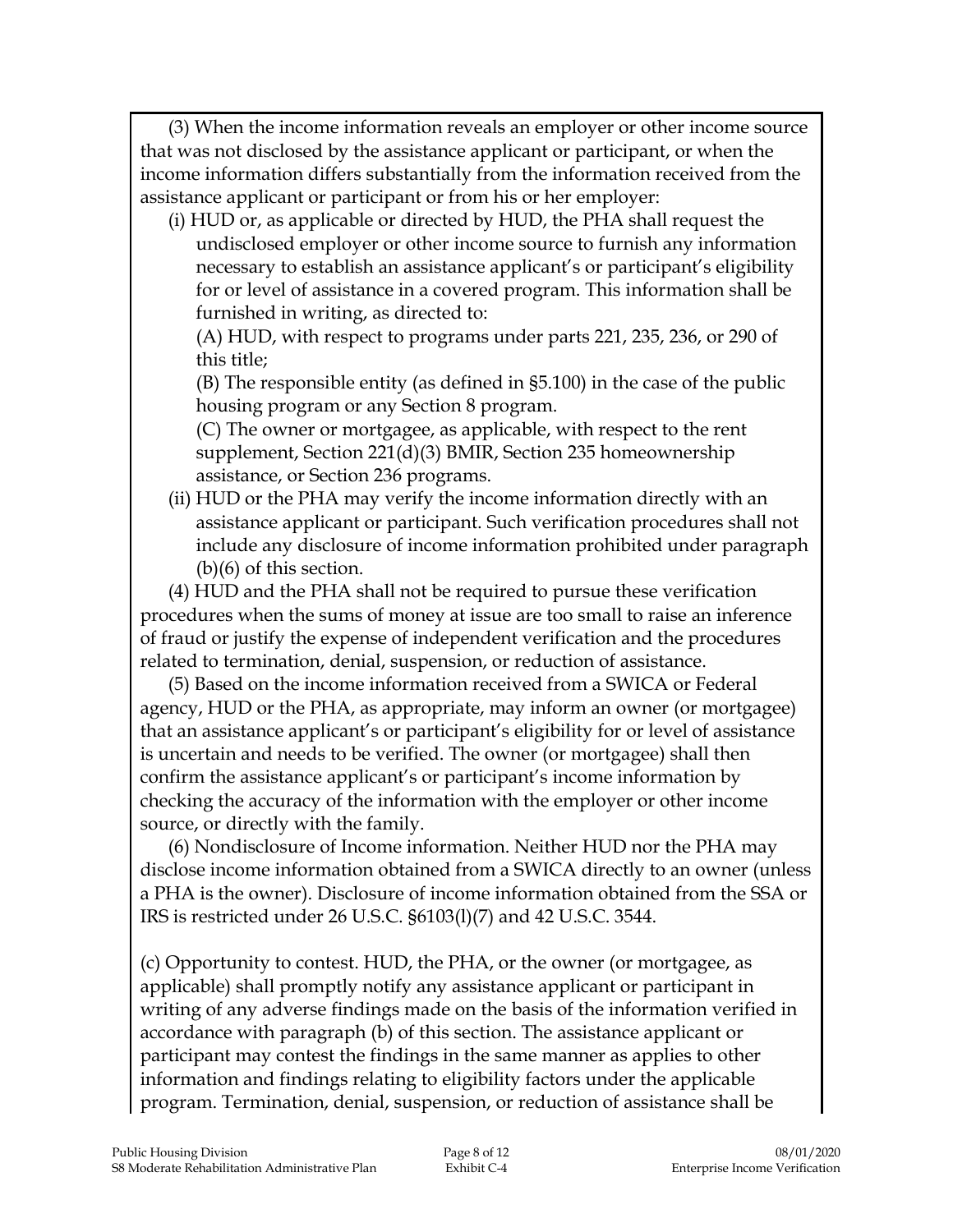carried out in accordance with requirements and procedures applicable to the individual covered program, and shall not occur until the expiration of any notice period provided by the statute or regulations governing the program.

### HUD 4350-3 Handbook, Chapter 9, Section 9-8 C

Owners may not suspend, terminate, reduce, make a final denial of rental assistance, or take any other adverse action against an individual based solely on the data in EIV.

#### AHFC Policy

- 1. AHFC shall review any income information received from the HUD EIV system and compare it to information submitted by the family.
- 2. Discrepancies that total \$2,400 or more per year will be discussed with the family member and independently verified.
- 3. A family is entitled to dispute an income determination in accordance with Applicant and Participant Grievances in this policy prior to a termination action.

### 3.A Failure to Report or Under Reporting of Income

### HUD 4350-3 Handbook, Chapter 9, Section 9-13 A

If the owner determines the tenant unreported or underreported his/her income, the owner must go back to the time the unreported or underreporting of income started, not to exceed the 5-year limitation that the tenant was receiving assistance described on forms HUD-9887 and HUD-9887-A.

#### 3.B Over Reported Income

### HUD 4350-3 Handbook, Chapter 9, Section 9-13 B

If, at the time of recertification, there is an Income Discrepancy Report in the EIV system that reflects a decrease of \$2,400 or more in wages, unemployment and/or Social Security income reported in the EIV system and the wage, unemployment and/or Social Security income in TRACS for the POI used for the discrepancy analysis, the owner must investigate the discrepancy. If, after investigating the discrepancy, the owner determines that an error was made in calculating the tenant's income, the owner must … reimburse the tenant for any overpayment in rent.

### 3.C Tenant Repayment Agreement

### HUD 4350-3 Handbook, Chapter 9, Section 9-13 A

The owner must … meet with the tenant to discuss reimbursement of funds due the owner and repayment agreement requirements.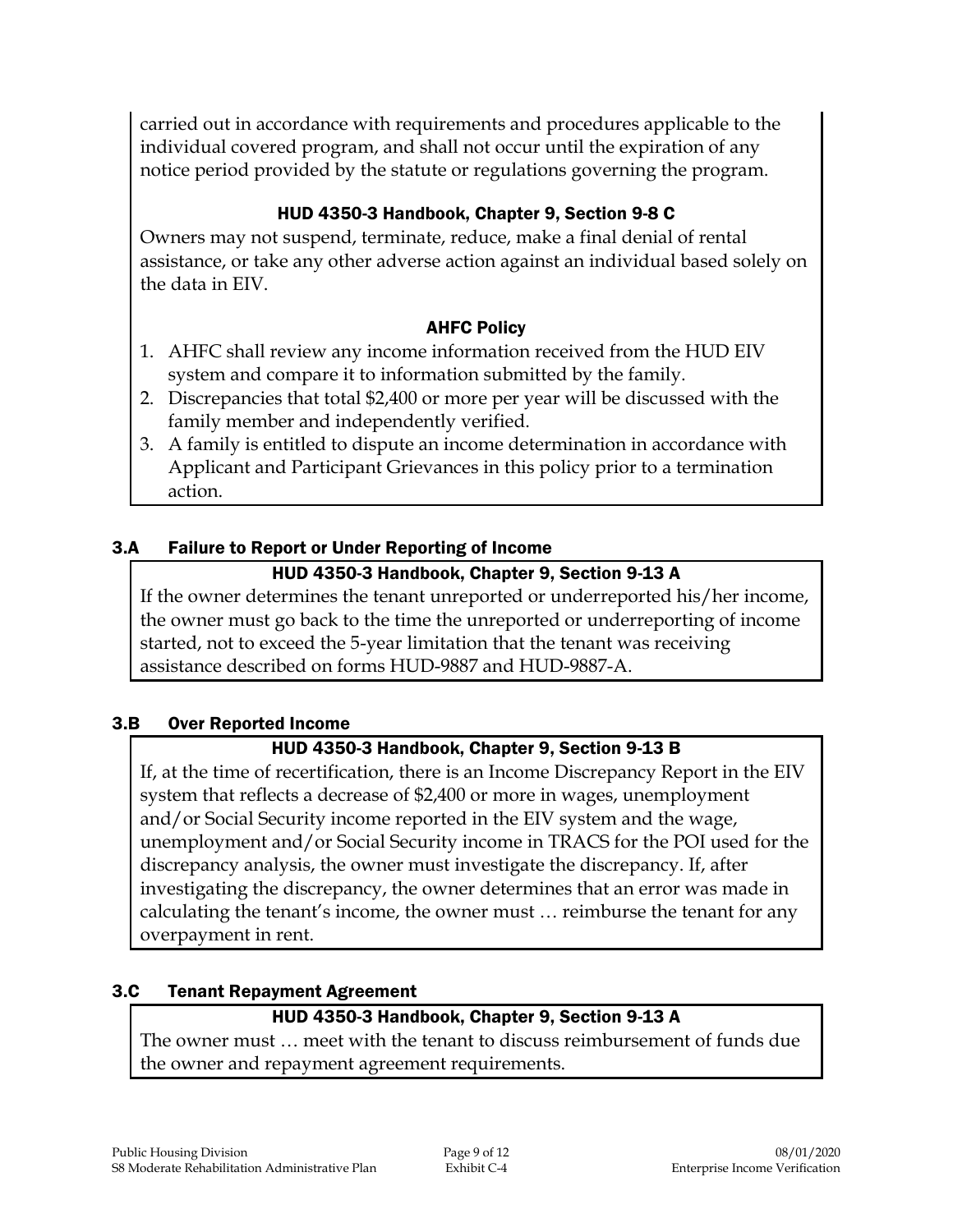### 4. Improper Use of EIV Information

#### HUD Regulation 24 CFR 5.238

Criminal and civil penalties. Persons who violate the provisions of 42 U.S.C. 3544 or 26 U.S.C. 6103(l)(7) with respect to the use and disclosure of income information may be subject to civil or criminal penalties under 42 U.S.C. 3544(c)(3), 26 U.S.C. 7213(a), or 18 U.S.C. 1905.

#### HUD 4350-3 Handbook, Chapter 9, Section 9-17 D

Penalties for Willful Disclosure or Inspection of EIV Data.

- 1. Unauthorized Disclosure felony conviction and fine up to \$5,000 or imprisonment up to five (5) years, as well as civil damages.
- 2. Unauthorized Inspection misdemeanor penalty of up to \$1,000 and/or one (1) year imprisonment, as well as civil damages.

### 5. Family Disclosure of Income Information

#### HUD Regulation 24 CFR 5.240

**Family disclosure of income information to the responsible entity and verification.**

(a) This section applies to families that reside in dwelling units with assistance under the public housing program, the Section 8 tenant-based assistance programs, or for which project-based assistance is provided under the Section 8, Section 202, or Section 811 program.

(b) The family must promptly furnish to the responsible entity any letter or other notice by HUD to a member of the family that provides information concerning the amount or verification of family income.

(c) The responsible entity must verify the accuracy of the income information received from the family, and change the amount of the total tenant payment, tenant rent or Section 8 housing assistance payment, or terminate assistance, as appropriate, based on such information.

#### AHFC Policy

AHFC will process any notifications from HUD concerning a family's income source or verification in accordance with the regulations and policies stated under 24 CFR 5.236 above.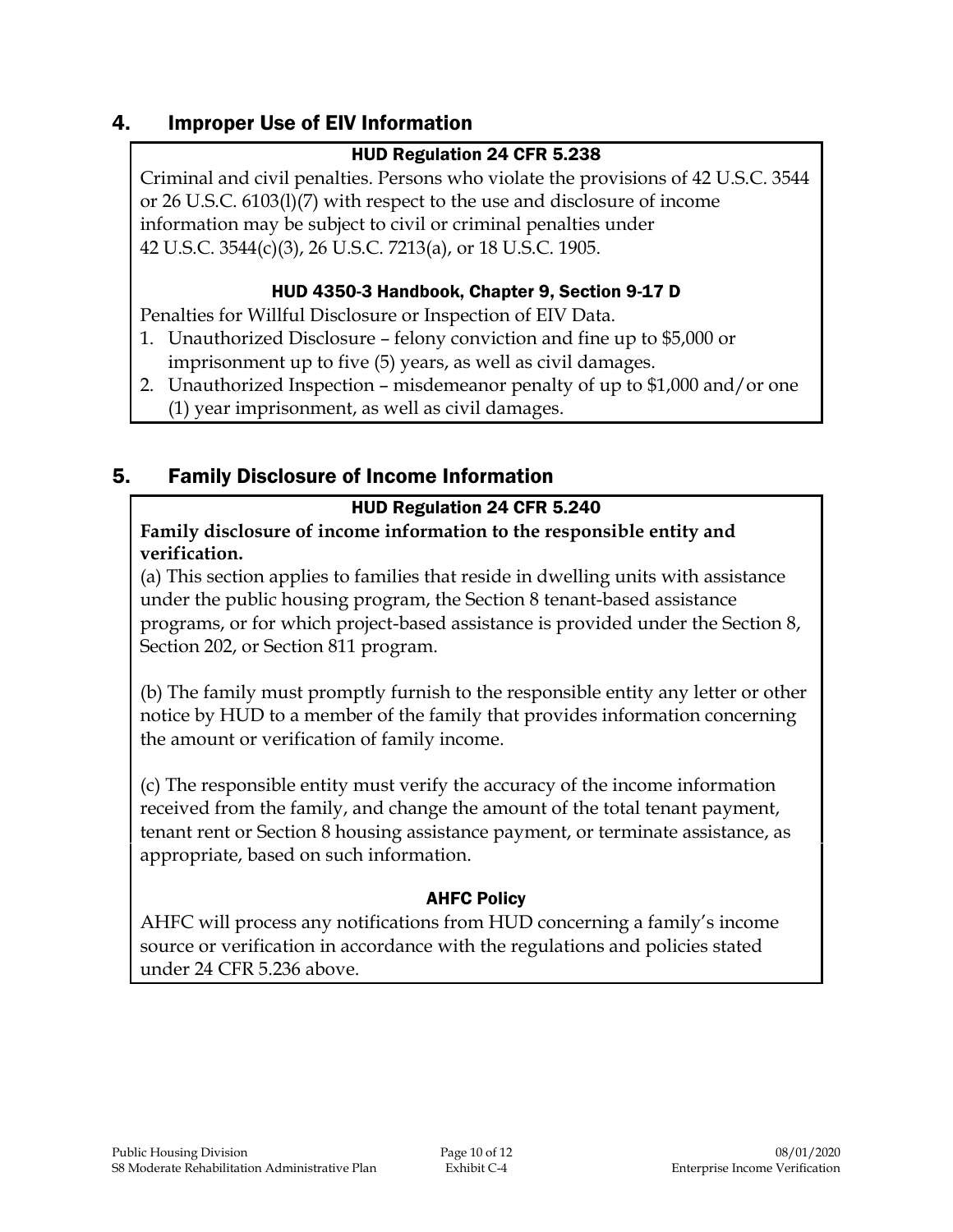### 6. Discrepancies

#### AHFC Policy

- 1. AHFC will always attempt to resolve any discrepancies due to family composition or individual family member identity.
- 2. AHFC will address any discrepancies in income of \$2,400 or more per year.

### 7. EIV Training

#### HUD 4350-3 Handbook, Chapter 9, Section 9-20

EIV users are required to complete online security training annually. To meet this requirement, EIV users must complete the online Cyber-Awareness Challenge (for DoD and Federal Personnel) training program. At the end of the training, EIV users must print and maintain the Certificate of Completion provided.

#### 8. Report Deadlines

AHFC will pull EIV reports and resolve discrepancies within the following deadlines for each examination type.

#### 8.A New Admission

#### HUD 4350-3 Handbook, Chapter 9, Section 9-11 B5

For all new admissions, including Initial Certifications (IC), the owner must: a. Review the Income Report within 90 days after transmission of the move-in certification to TRACS to confirm/validate the income reported by the household.

b. Resolve any income discrepancies with the household within 30 days of the Income Report date.

#### 8.B Regular Examination

#### AHFC Policy

For each regular examination:

- 1. AHFC will pull the EIV Report prior to the regular examination effective date.
- 2. Discrepancies must be resolved prior to the examination effective date.